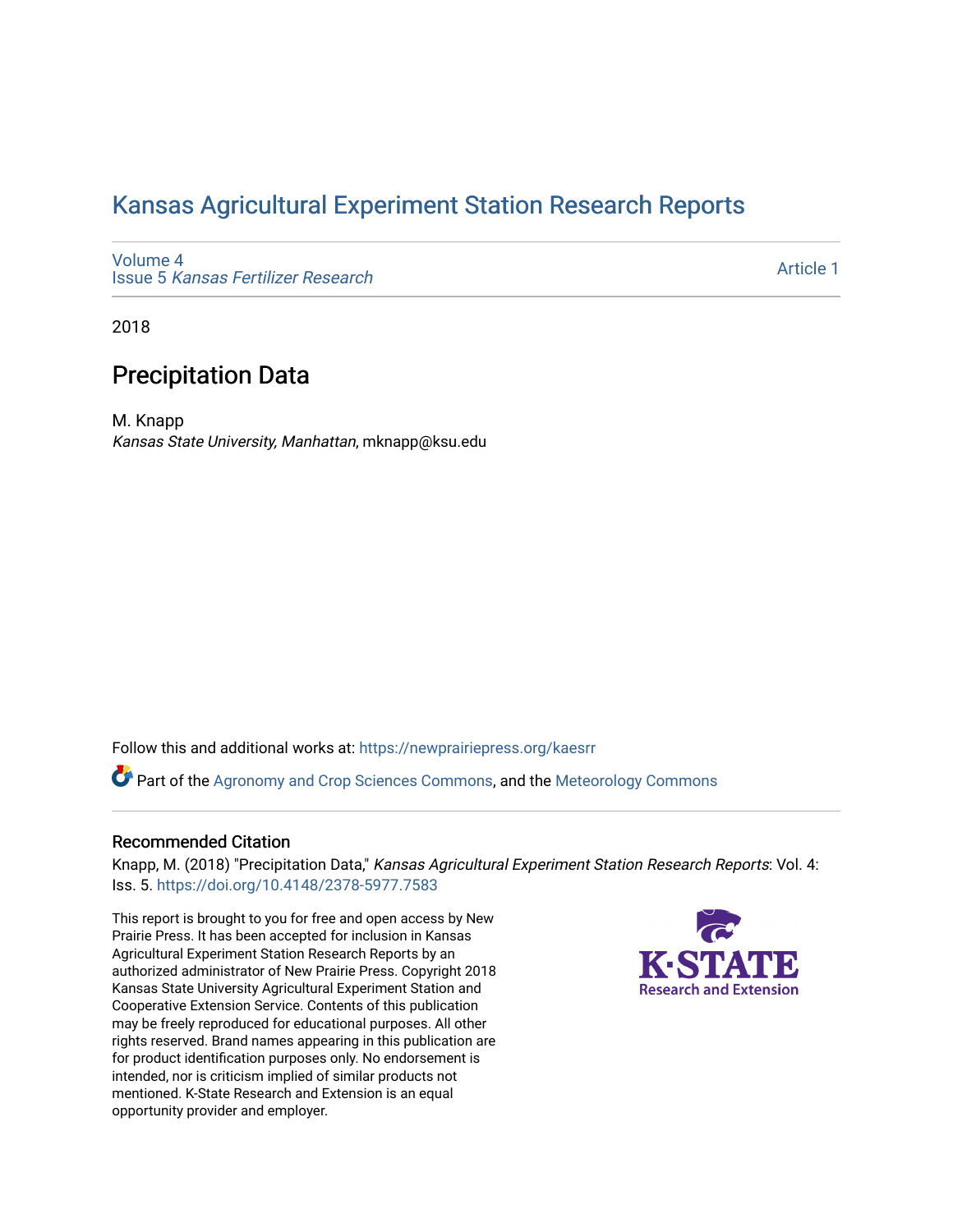## Precipitation Data

### Abstract

Precipitation for the 2016-2017 growing seasons for experiment stations in Kansas.

#### Keywords

weather

#### Creative Commons License



This work is licensed under a [Creative Commons Attribution 4.0 License](https://creativecommons.org/licenses/by/4.0/).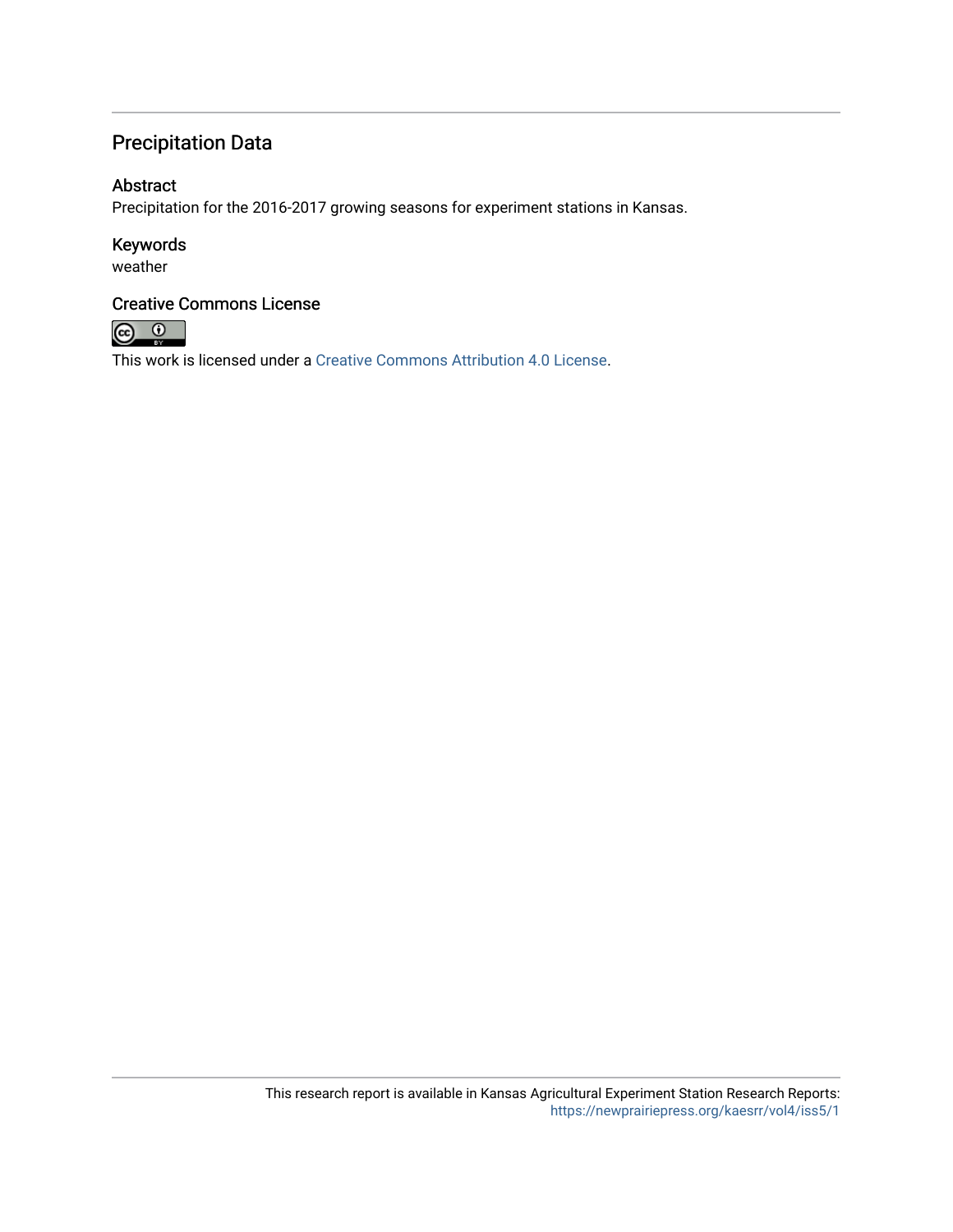

Kansas Fertilizer Research 2018



# Precipitation Data

|                       |           |         |              | ECK Exp.  |  |
|-----------------------|-----------|---------|--------------|-----------|--|
|                       |           | SWREC   | <b>SEARC</b> | Field     |  |
| Month                 | Manhattan | Tribune | Parsons      | Ottawa    |  |
|                       |           |         |              |           |  |
| 2016                  |           |         |              |           |  |
| August                | 6.10      | 3.51    | 4.32         | 8.67      |  |
| September             | 6.03      | 2.11    | 4.47         | 4.34      |  |
| October               | 2.25      | 0.04    | 7.20         | 1.41      |  |
| November              | 0.60      | 0.02    | 0.86         | 0.37      |  |
| December              | 1.07      | 0.70    | 0.53         | 1.05      |  |
| <b>Total 2016</b>     | 40.96     | 19.97   | 44.86        | 38.46     |  |
| Departure from normal | $+6.16$   | $+2.07$ | $+1.89$      | $-1.84$   |  |
| 2017                  |           |         |              |           |  |
| January               | 1.45      | 0.80    | 2.14         | 1.12      |  |
| February              | 0.42      | 0.06    | 0.22         | 0.12      |  |
| March                 | 4.22      | 1.21    | 2.35         | 2.76      |  |
| April                 | 4.11      | 4.67    | 11.97        | 7.04      |  |
| May                   | 3.99      | 5.00    | 7.89         | 2.05      |  |
| June                  | 3.60      | 2.46    | 3.80         | 7.92      |  |
| July                  | 1.43      | 4.53    | 5.46         | 4.29      |  |
| August                | 6.09      | 1.66    | 8.12         | 4.40      |  |
| September             | 1.08      | 2.70    | 2.62         | 0.29      |  |
|                       |           |         |              | continued |  |

Kansas State University Agricultural Experiment Station and Cooperative Extension Service